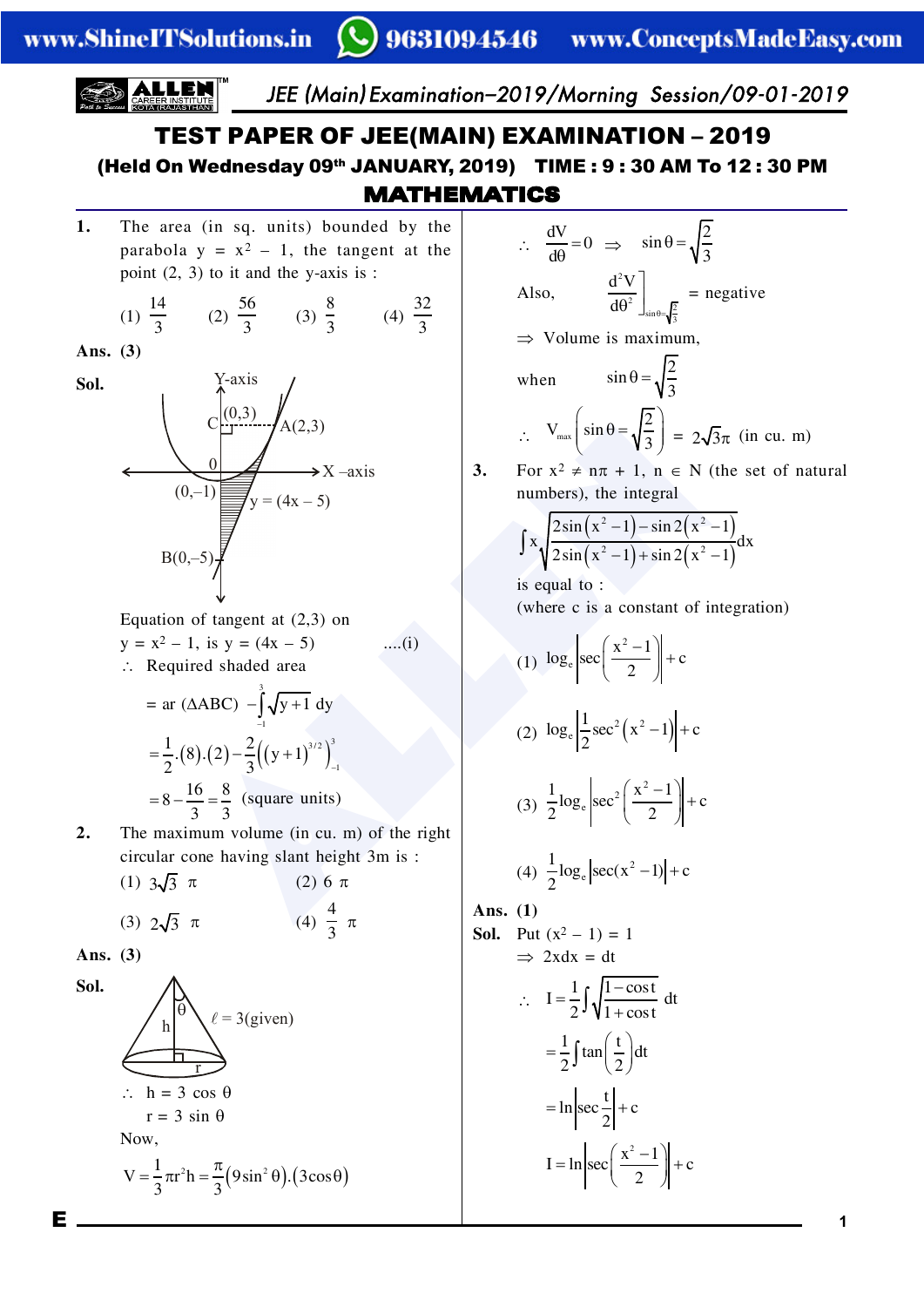# **Q** 9631094546

www.ConceptsMadeEasy.com

E JEE (Main) Examination–2019/Morning Session/09-01-2019 **2** ALLEN **4.** Ibta^nab\_btworootsoctebbqu^tfon x/(/x(/:-)tebna.2(b.2fsbqu^ito7 %.&2./ %/&2./ %0&/23 %1&/23 **Ans. (3) Sol.** Tbe^vb %x(.&/(.:- Þ %x(.&/%f&/:- Þ %x(.(f&%x(.f&:- \ ( ) ( ) ( ) a b( ) =- + - - ibt ibt x . f . f Po)a.2(b.2:%a/& <sup>4</sup> a(%b/& <sup>4</sup> b :./5%f(.(f(.& :/23 **5.** Fcy:y%x&fstebsoiutfonoctebafccbrbntf^i bqu^tfon) + = ay / x /y x ax s^tfscyfnd y%.&:.)tebn . y / æ ö ç ÷ è øfsbqu^ito7 %.& 4 <sup>31</sup> %/& .0 .3 %0& 16 .3 %1& . 1 **Ans. (3) Sol.** ay / y x ax x æ ö + = ç ÷ è ø Þ F+C+:x/ \ yx/: 1 x 0 1 1 + %>s)y%.&:.& \ . y x / æ ö <sup>=</sup> ç ÷ è ø : 16 .3 **6.** Bqu^tfonoc^`ommont^ndbnttoteb`fr`ib) x/(y/3x:-^natebp^r^\_oi^)y/:1x)fs7 %.& / 0 y:./x(. %/& / 0 y:x./ %0& 0 y:x(0 %1& 0 y:0x(. **Ans. (3) Sol.** Ibtbqu^tfonoct^ndbnttotebp^r^\_oi^y/:1xfs . y mx m = + ) Þ m/xym(.:-fst^ndbnttox/(y/3x:- Þ / 1 / 0m . 0 m m + = + . m 0 = ± Þ t^ndbnt^rb x 0y 0 - + += ^na x 0y 0 - - += **7.** @onsfabr ^ `i^ss oc 2 dfris ^na 4 \_oys+ Qeb num\_brocafccbrbnttb^ms`onsfstfndoc/dfris ^na0\_oyste^t`^n\_bcormbacromtefs`i^ss) fctebrb^rbtwospb`fcf`\_oys>^na?)weo rbcusbto\_btebmbm\_brsoctebs^mbtb^m)fs7 %.&/-- %/&0-- %0&2-- %1&02- **Ans. (2) Sol.** Obqufrbanum\_brocw^ys :Qot^inum\_brocw^ysTebn>^na?^rb ^iw^ysfn`iuaba+ = - 24 2 2 @+@ @ @ / 0 ./ :0-- **8.** Qerbb`fr`ibsocr^aff^)\_)`%^9\_9`&tou`e b^`eotebrbxtbrn^iiy+Fctebye^vbx\*^xfs^s^ `ommont^ndbnt)tebn7 %.& ... ^\_` = + %/&^)\_)`^rbfn>+M+ %0& ^) \_) ` ^rbfn>+M+ %1& ... \_^` = + **Ans. (1) Sol.** <sup>b</sup> <sup>c</sup> A c B x – axis >?:>@(@? ( ) ( ) / / \_` \_` + -- ( ) ( ) ( ) ( ) / / // = + -- + + -- \_^ \_^ ^` ^` \_` ^\_ ^` = + ... ^`\_ = +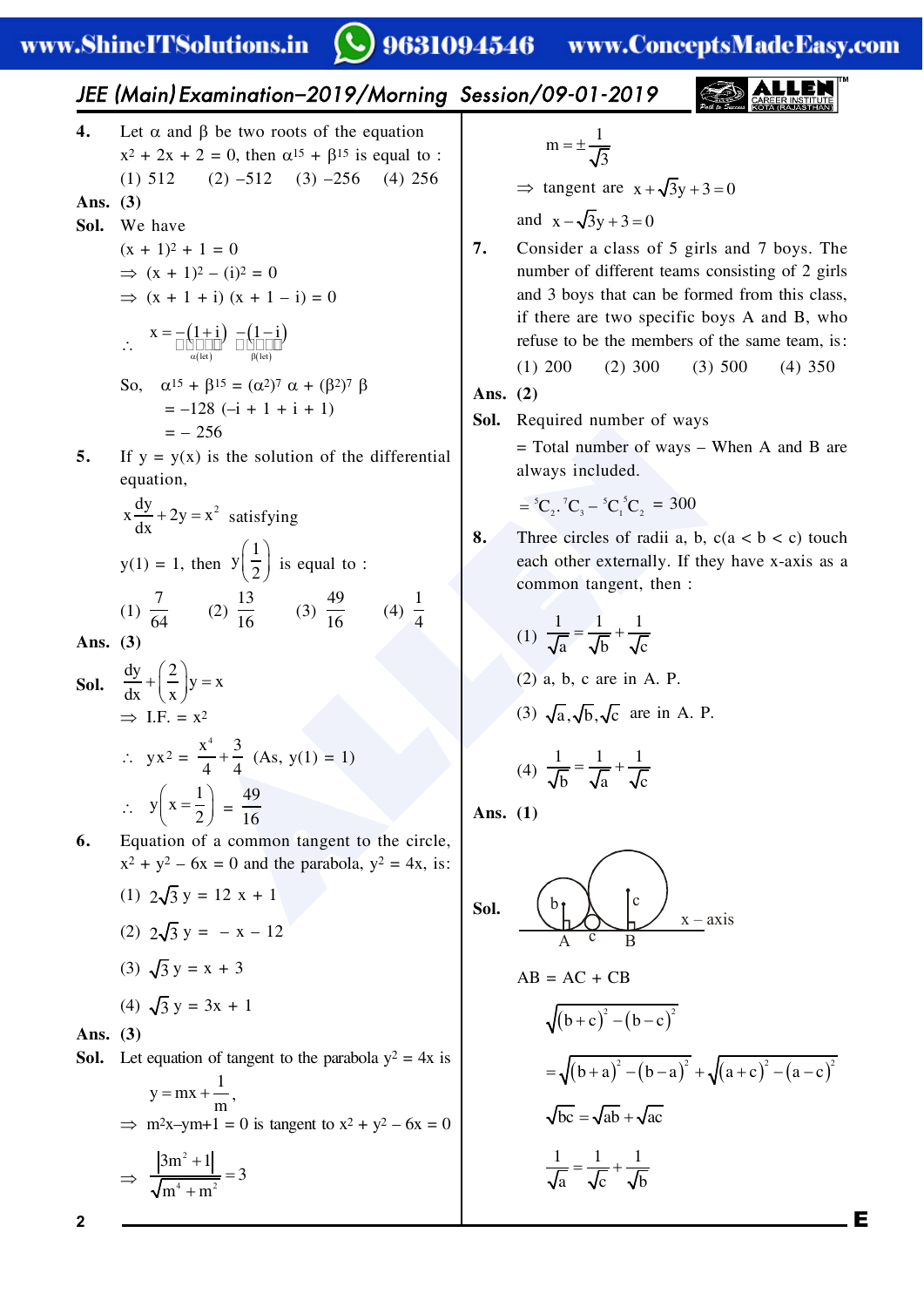www.ShineITSolutions.in

### **Q** 9631094546 www.ConceptsMadeEasy.com

**EXAMPLE 3.2.1.2.1.2.3.3.3.4.4.5.5. a 
$$
2x = 1
$$
 and  $2x = 1$  and  $2x = 1$  and  $2x = 1$  and  $2x = 1$  and  $2x = 1$  and  $2x = 1$  and  $2x = 1$  and  $2x = 1$  and  $2x = 1$  and  $2x = 1$  and  $2x = 1$  and  $2x = 1$  and  $2x = 1$  and  $2x = 1$  and  $2x = 1$  and  $2x = 1$  and  $2x = 1$  and  $2x = 1$  and  $2x = 1$  and  $2x = 1$  and  $2x = 1$  and  $2x = 1$  and  $2x = 1$  and  $2x = 1$  and  $2x = 1$  and  $2x = 1$  and  $2x = 1$  and  $2x = 1$  and  $2x = 1$  and  $2x = 1$  and  $2x = 1$  and  $2x = 1$  and  $2x = 1$  and  $2x = 1$  and  $2x = 1$  and  $2x = 1$  and  $2x = 1$  and  $2x = 1$  and  $2x = 1$  and  $2x = 1$  and  $2x = 1$  and  $2x = 1$  and  $2x = 1$  and  $2x = 1$  and  $2x = 1$  and  $2x = 1$  and  $2x = 1$  and  $2x = 1$  and  $2x = 1$  and  $2x = 1$  and  $2x = 1$  and  $2x = 1$  and  $2x = 1$  and  $2x = 1$  and  $2x = 1$  and  $2x = 1$  and  $2x = 1$  and  $2x = 1$  and  $2x = 1$  and  $2x = 1$  and <**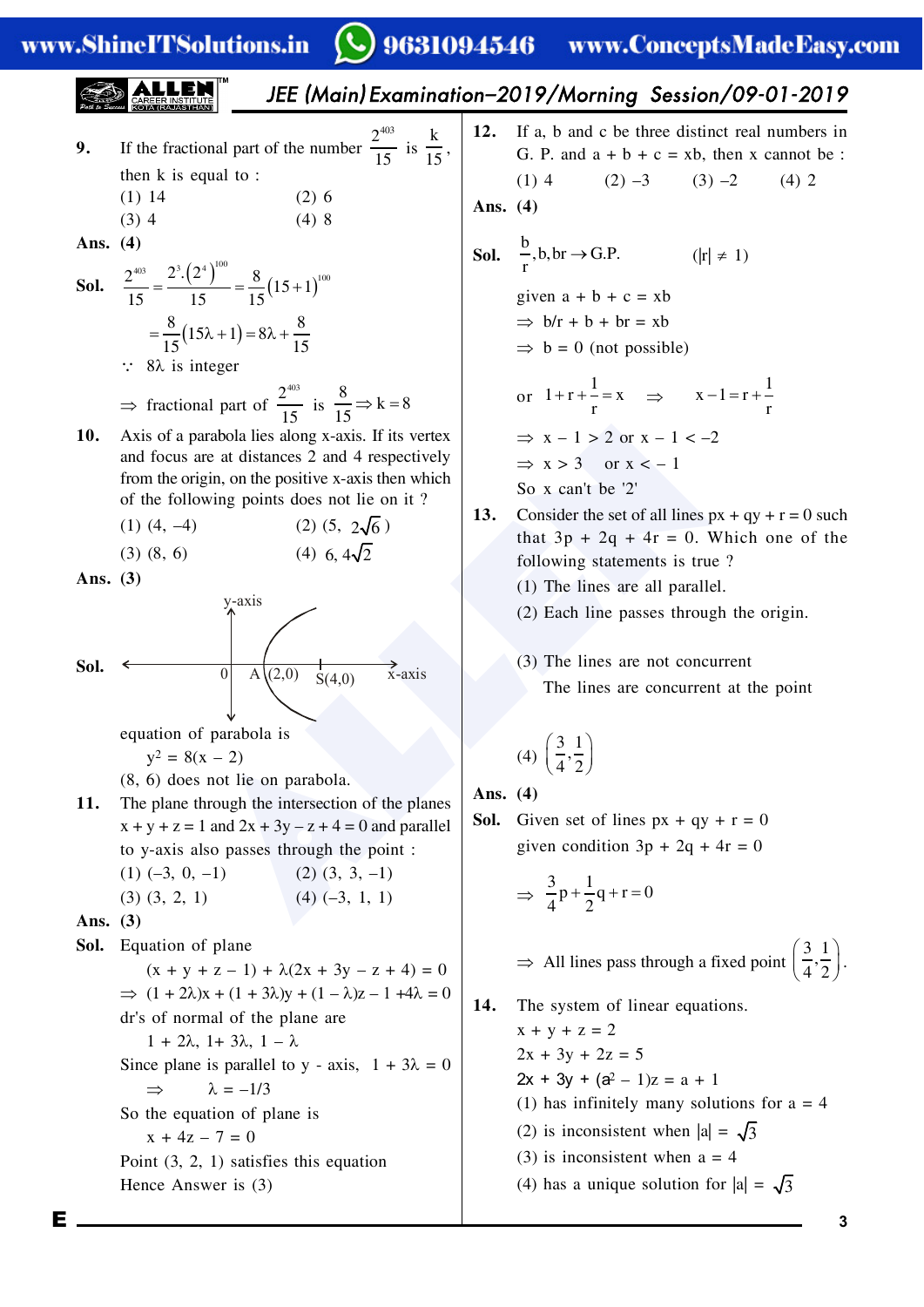**Q** 9631094546 www.ConceptsMadeEasy.com

|            | JEE (Main) Examination-2019/Morning Session/09-01-2019                                                                                                             |            |                                                                                                                                                                                           |                                                                       |
|------------|--------------------------------------------------------------------------------------------------------------------------------------------------------------------|------------|-------------------------------------------------------------------------------------------------------------------------------------------------------------------------------------------|-----------------------------------------------------------------------|
| Ans. $(2)$ |                                                                                                                                                                    |            | 16. Let $a_1, a_2, \ldots, a_{30}$ be an A. P., $S = \sum_{i=1}^{10} a_i$ and                                                                                                             |                                                                       |
|            | <b>Sol.</b> $D = \begin{vmatrix} 1 & 1 & 1 \\ 2 & 3 & 2 \\ 2 & 3 & 3 \\ 2 & 3 & 3 \end{vmatrix} = a^2 - 3$                                                         |            | T = $\sum_{i=1}^{15} a_{(2i-1)}$ . If $a_5 = 27$ and S – 2T = 75, then<br>$a_{10}$ is equal to :                                                                                          |                                                                       |
|            | $D_1 = \begin{vmatrix} 2 & 1 & 1 \\ 5 & 3 & 2 \\ a+1 & 3 & a^2-1 \end{vmatrix} = a^2 - a + 1$                                                                      | Ans. $(4)$ | $(1) 57$ $(2) 47$ $(3) 42$<br><b>Sol.</b> $S = a_1 + a_2 + \dots + a_{30}$<br>$S = \frac{30}{2} [a_1 + a_{30}]$                                                                           | $(4)$ 52                                                              |
|            | $D_2 = \begin{vmatrix} 1 & 2 & 1 \\ 2 & 5 & 2 \\ 2 & 3 & 1 & 3^2 - 1 \end{vmatrix} = a^2 - 3$                                                                      |            | $S = 15(a_1 + a_{30}) = 15(a_1 + a_1 + 29d)$<br>$T = a_1 + a_3 + \dots + a_{29}$<br>$= (a_1) + (a_1 + 2d) \dots + (a_1 + 28d)$                                                            |                                                                       |
|            | $D_3 = \begin{vmatrix} 1 & 1 & 2 \\ 2 & 3 & 5 \\ 2 & 3 & 3+1 \end{vmatrix} = a - 4$                                                                                |            | $= 15a_1 + 2d(1 + 2 + \dots + 14)$<br>$T = 15a_1 + 210 d$<br>Now use $S - 2T = 75$<br>$\Rightarrow$ 15 (2a <sub>1</sub> + 29d) – 2 (15a <sub>1</sub> + 210 d) = 75<br>$\Rightarrow$ d = 5 |                                                                       |
|            | $D = 0$ at $ a  = \sqrt{3}$ but $D_3 = \pm \sqrt{3} - 4 \neq 0$                                                                                                    |            | Given $a_5 = 27 = a_1 + 4d \Rightarrow a_1 = 7$<br>Now $a_{10} = a_1 + 9d = 7 + 9 \times 5 = 52$                                                                                          |                                                                       |
| 15.        | So the system is Inconsistant for $ a  = \sqrt{3}$<br>Let $\vec{a} = \hat{i} - \hat{j}$ , $\vec{b} = \hat{i} + \hat{j} + \hat{k}$ and $\vec{c}$ be a vector        |            | 17.<br>5 students of a class have an average height<br>150 cm and variance 18 cm <sup>2</sup> . A new student,<br>whose height is 156 cm, joined them. The                                |                                                                       |
|            | such that $\vec{a} \times \vec{c} + \vec{b} = \vec{0}$ and $\vec{a} \cdot \vec{c} = 4$ , then $ \vec{c} ^2$ is<br>equal to $\cdot$ -                               | Ans. $(2)$ | students is:<br>$(2)$ 20<br>$(1)$ 22                                                                                                                                                      | variance (in $cm2$ ) of the height of these six<br>(3) 16<br>$(4)$ 18 |
|            | (1) $\frac{19}{2}$ (2) 8 (3) $\frac{17}{2}$ (4) 9                                                                                                                  |            | <b>Sol.</b> Given $\vec{x} = \frac{\sum x_i}{5} = 150$                                                                                                                                    |                                                                       |
| Ans. $(1)$ | <b>Sol.</b> $\vec{a} \times \vec{c} = -\vec{b}$                                                                                                                    |            | $\Rightarrow$ $\sum x_i = 750$                                                                                                                                                            | $(i)$                                                                 |
|            | $(\vec{a} \times \vec{c}) \times \vec{a} = -\vec{b} \times \vec{a}$<br>$\Rightarrow$ $(\vec{a} \times \vec{c}) \times \vec{a} = \vec{a} \times \vec{b}$            |            | $\frac{\sum x_i^2}{5} - (\vec{x})^2 = 18$                                                                                                                                                 |                                                                       |
|            | $\Rightarrow$ $(\vec{a}.\vec{a})\vec{c} - (\vec{c}.\vec{a})\vec{a} = \vec{a} \times \vec{b}$<br>$\Rightarrow$ 2 $\vec{c}$ – 4 $\vec{a}$ = $\vec{a} \times \vec{b}$ |            | $\frac{\sum x_i^2}{5} - (150)^2 = 18$                                                                                                                                                     |                                                                       |
|            | Now $\vec{a} \times \vec{b} = \begin{vmatrix} i & j & \hat{k} \\ 1 & -1 & 0 \\ 1 & 1 & 1 \end{vmatrix} = -\hat{i} - \hat{j} + 2\hat{k}$                            |            | $\Sigma x_i^2 = 112590$<br>Given height of new student<br>$x_6 = 156$                                                                                                                     | $\dots$ (ii)                                                          |
|            | So, $2\vec{c} = 4\hat{i} - 4\hat{j} - \hat{i} - \hat{j} + 2\hat{k}$<br>$=3\hat{i}-5\hat{j}+2\hat{k}$                                                               |            | Now, $\vec{x}_{new} = \frac{\sum_{i=1}^{5} x_i}{6} = \frac{750 + 156}{6} = 151$                                                                                                           |                                                                       |
|            | $\Rightarrow \vec{c} = \frac{3}{2}\hat{i} - \frac{5}{2}\hat{j} + \hat{k}$                                                                                          |            | Also, New variance $=\frac{\sum_{i=1}^{8} x_i^2}{6} - (\overline{x}_{new})^2$                                                                                                             |                                                                       |
|            | $ \vec{c}  = \sqrt{\frac{9}{4} + \frac{25}{4} + 1} = \sqrt{\frac{38}{4}} = \sqrt{\frac{19}{2}}$                                                                    |            |                                                                                                                                                                                           | $=\frac{112590+\left(156\right)^2}{6}-\left(151\right)^2$             |
| 4          | $ \vec{c} ^2 = \frac{19}{2}$                                                                                                                                       |            |                                                                                                                                                                                           | $= 22821 - 22801 = 20$                                                |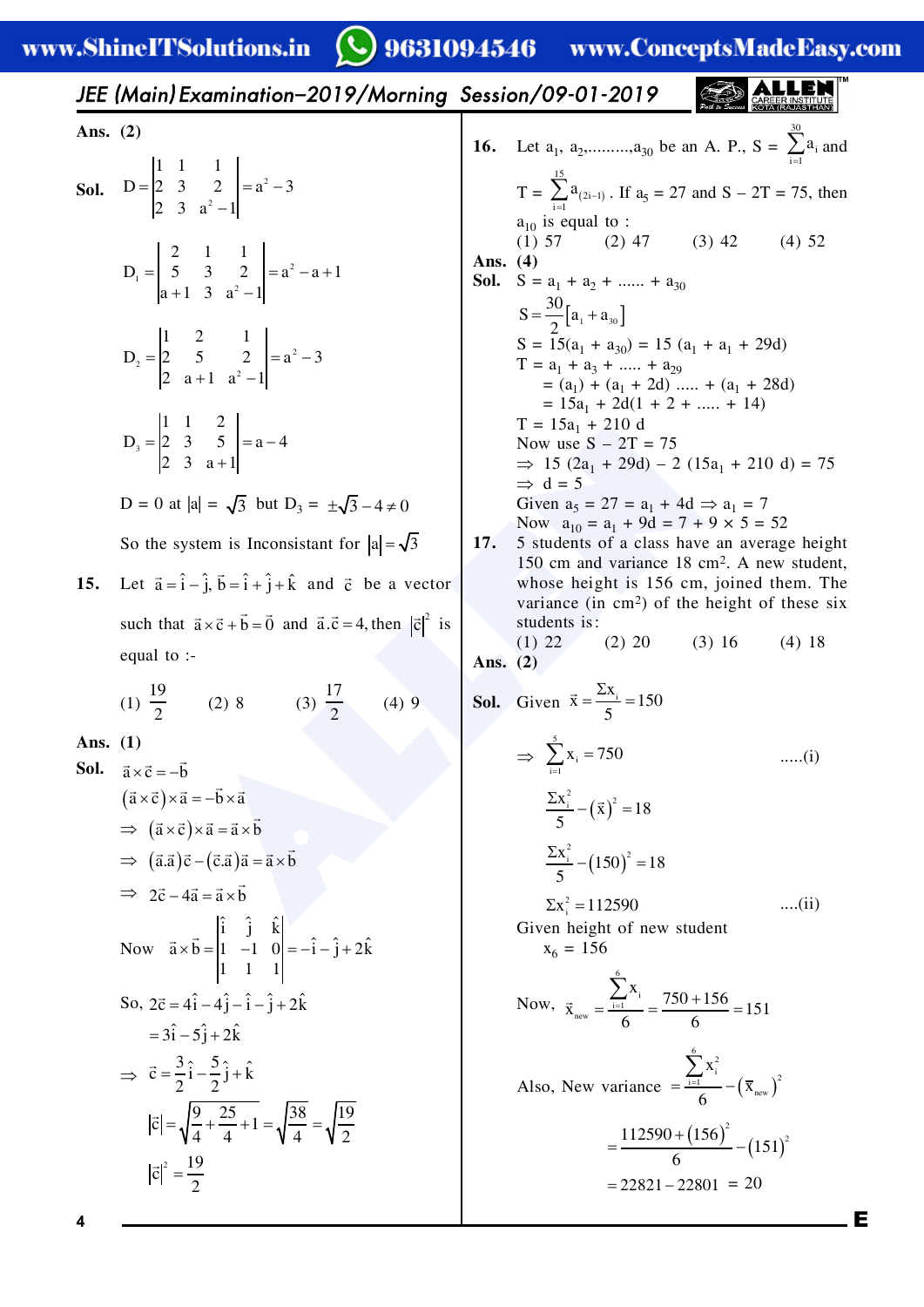www.ShineITSolutions.in

## $\bigcirc$  9631094546 www.ConceptsMadeEasy.com

**5**

JEE (Main) Examination–2019/Morning Session/09-01-2019 **18.** Qwo`^ras^rbar^wnsu``bssfvbiywfte **20.** Ibt rbpi^`bmbntcrom^wbii\*seuccibaab`hoc2/ ì ü æ ö p +q í ý Î- p ç ÷ î þ è ø - q 0 /fsfn - ) 7 fs purbiyfm^dfn^ry `^ras+IbtUabnotbtebr^naomv^rf^\_iboc > : / . /fsfn num\_broc^`bso\_t^fnbafntebtwoar^wn `^ras+QebnM%U:.&(M%U:/&bqu^is7 Qebntebsumoctebbibmbntsfn>fs7 %.&2/,.36 %/&/2,.36 2 p / p %0&16,.36 %1&/1,.36 %.& %/& 3 0 **Ans. (2)** 0 p **Sol.** Qwo`^ras^rbar^wnsu``bssfvbiywfte %1& p %0& rbpi^`bmbnt 1 1>`bs 15Kon>`bs **Ans. (2)** 3 2isin + q @ 15@ 15@ 1@ /1 Mx . 1 **Sol.** Dfvbnz: - q fspurbiyfmd == ´ + ´ = . . .. ( ) 1 2isin 2/ @ 2/@ 2/@ 2/@ .36 .. .. sorb^ip^rt\_b`ombszbro+ 1 1 @@. Mx / ALLEN ( == ´ = ) æ öæ ö +q+q ç ÷ç ÷ ´ 3 2isin 1 2isin . . 2/ 2/ @ @ .36 z: . . è øè ø -q+q 1 2isin 1 2isin /2 2 (3 4sin ) i(8sin ) - q+ q M%x:.&(M%x:/&: z = .36 2 i 4sin + q . KowOb%z&:- **19.** Cor x Î O {-) .}) ibt c. %x& : ) x 2 - q 3 4sin <sup>0</sup> . = c/ %x& : . x ^na c<sup>0</sup> %x&: \_bterbb 2 1 4sin + q . x dfvbncun`tfons+Fc^cun`tfon)G%x&s^tfscfbs 3 sfn/ q: %c/ °G°c. &%x&:c<sup>0</sup> %x&tebnG%x&fsbqu^ito7\* 4 %.&c<sup>0</sup> %x& %/&c. %x& pp p 2 3 - , , sfnq:± Þq: . 33 3 2 %0&c/ %x& %1& c0 %x& x æ ö p **Ans. (1)** Q q Î , ç ÷ - p è ø 2 . %x&:.x^na <sup>0</sup> ( ) . c x = **Sol.** Dfvbnc. %x&: )c/ tebnsumoctebbibmbntsfn>fs x . x pp p 2 2 p -++ : (c Gc x c x /. 0 º º )( ) = ( ) 33 3 3 **21.** Fcqabnotbsteb^`utb^ndib\_btwbbnteb`urvbs) c Gc x / . º( ( ( ))) :c<sup>0</sup> %x& y:.-x/^nay:/(x/^t^pofntoctebfr fntbrsb`tfon)tebn|t^nq|fsbqu^ito7 . . c G <sup>º</sup> æ ö æ ö ç ÷ <sup>=</sup> ç ÷ è ø è ø - / %.&1,6 %/&4,.4 x .x %0&5,.4 %1&5,.2 . . . G æ ö - = ç ÷ è ø x .x **Ans. (4)** . . xx G . æ ö - **Sol.** Mofntocfntbrsb`tfonfsM%/)3&+ =- = = ç ÷ è ø -- x .x .x x. æ ö ay /x 1 >iso)m. : =- =- ç ÷ è øM%/)3& . ax x ® Kow x æ ö ay /x 1 m/ : = = ç ÷ è øM%/)3& . ax . <sup>x</sup> Gx c x . . x . ( ) <sup>0</sup> ( ) = == m m 5 - - \|t^nq|: . / = - . m m .2 +x . / 

E.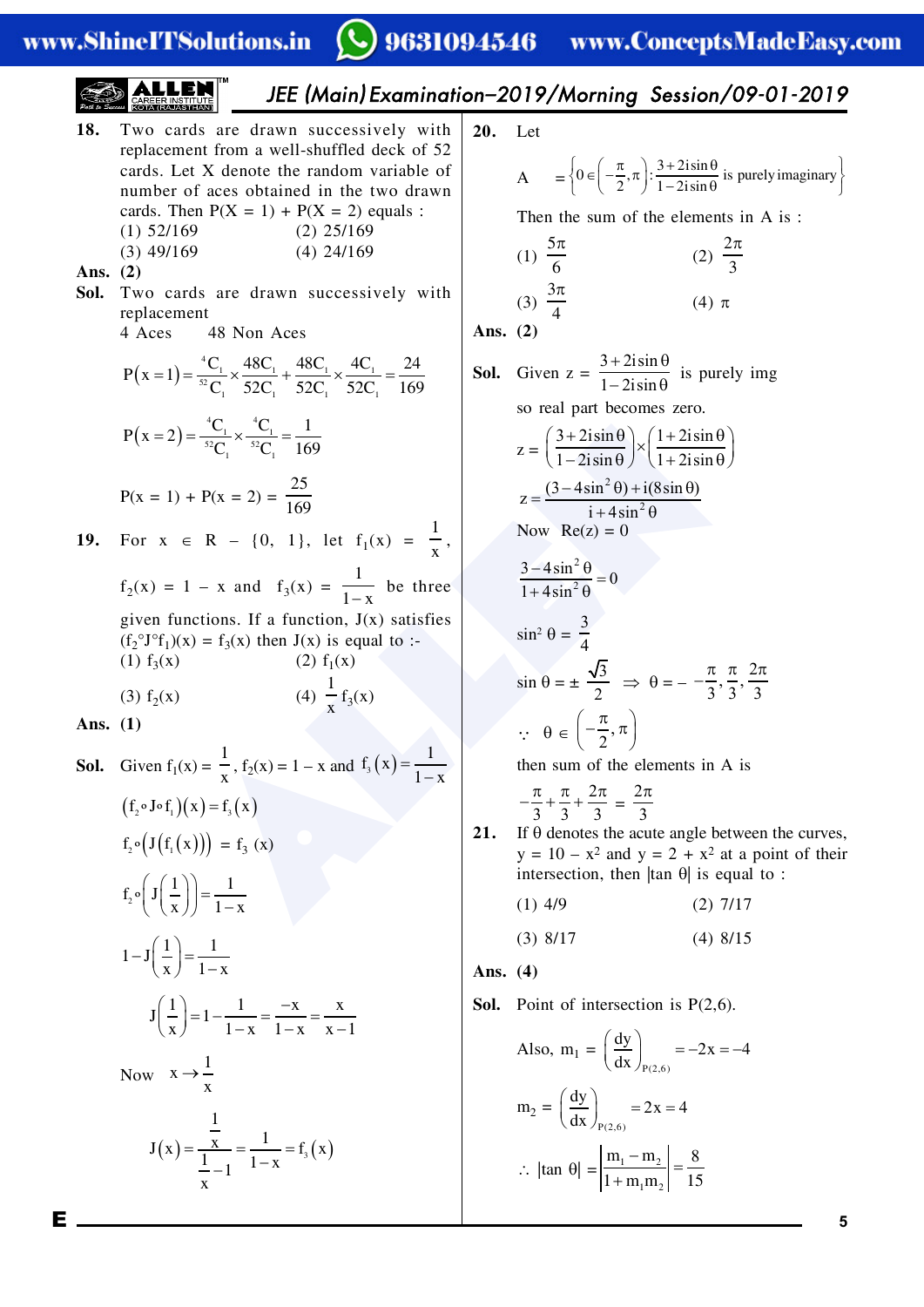**CLINATIN** ww

المنط

#### $\Omega$ **AR91AA** ی د A. D. com

|            | W.SHIIICI I SOIUUOIIS.III                                                                                                                                                                                 |            | у у годиля на интилисердинанская с                                                                                                                                                                                                                                                                     |
|------------|-----------------------------------------------------------------------------------------------------------------------------------------------------------------------------------------------------------|------------|--------------------------------------------------------------------------------------------------------------------------------------------------------------------------------------------------------------------------------------------------------------------------------------------------------|
|            | JEE (Main) Examination-2019/Morning Session/09-01-2019                                                                                                                                                    |            |                                                                                                                                                                                                                                                                                                        |
|            |                                                                                                                                                                                                           | Ans. $(2)$ |                                                                                                                                                                                                                                                                                                        |
|            | 22. If $A = \begin{bmatrix} \cos \theta & -\sin \theta \\ \sin \theta & \cos \theta \end{bmatrix}$ , then the matrix $A^{-50}$                                                                            |            | <b>Sol.</b> $e = \sqrt{1 + \tan^2 \theta} = \sec \theta$                                                                                                                                                                                                                                               |
|            | when $\theta = \frac{\pi}{12}$ , is equal to :                                                                                                                                                            |            | As, sec $\theta > 2 \Rightarrow \cos \theta < \frac{1}{2}$<br>$\Rightarrow \theta \in (60^{\circ}, 90^{\circ})$                                                                                                                                                                                        |
|            |                                                                                                                                                                                                           | 24.        | Now, $\ell(L \cdot R) = \frac{2b^2}{a} = 2 \frac{(1 - \cos^2 \theta)}{\cos \theta}$<br>$=2(\sec \theta - \cos \theta)$<br>Which is strictly increasing, so<br>$\ell$ (L.R) $\in (3,\infty)$ .<br>The equation of the line passing through<br>$(-4, 3, 1)$ , parallel to the plane $x + 2y - z - 5 = 0$ |
|            | (3) $\left  \frac{\frac{1}{2}}{\frac{\sqrt{3}}{2}} - \frac{\frac{\sqrt{3}}{2}}{\frac{1}{2}} \right $ (4) $\left  \frac{\frac{\sqrt{3}}{2}}{\frac{1}{2}} - \frac{\frac{1}{2}}{\frac{\sqrt{3}}{2}} \right $ |            | and intersecting the line $\frac{x+1}{2} = \frac{y-3}{2} = \frac{z-2}{1}$ is:<br>(1) $\frac{x+4}{1} = \frac{y-3}{1} = \frac{z-1}{1}$<br>(2) $\frac{x+4}{3} = \frac{y-3}{-1} = \frac{z-1}{1}$                                                                                                           |
| Ans. $(1)$ |                                                                                                                                                                                                           |            |                                                                                                                                                                                                                                                                                                        |
|            | <b>Sol.</b> Here, $AA^T = I$                                                                                                                                                                              |            | (3) $\frac{x+4}{1} = \frac{y-3}{1} = \frac{z-1}{3}$                                                                                                                                                                                                                                                    |
|            | $\Rightarrow A^{-1} = A^{T} = \begin{vmatrix} \cos \theta & \sin \theta \\ -\sin \theta & \cos \theta \end{vmatrix}$                                                                                      |            | (4) $\frac{x-4}{2} = \frac{y+3}{1} = \frac{z+1}{4}$                                                                                                                                                                                                                                                    |
|            | Also, $A^{-n} = \begin{vmatrix} cos(n\theta) & sin(n\theta) \\ -sin(n\theta) & cos(n\theta) \end{vmatrix}$                                                                                                | Ans. $(2)$ | 330 125                                                                                                                                                                                                                                                                                                |
|            | $\therefore A^{-50} = \begin{bmatrix} \cos(50)\theta & \sin(50)\theta \\ -\sin(50)\theta & \cos(50)\theta \end{bmatrix}$                                                                                  | Sol.       |                                                                                                                                                                                                                                                                                                        |
|            | $=\begin{bmatrix} \frac{\sqrt{3}}{2} & \frac{1}{2} \\ \frac{1}{2} & \frac{\sqrt{3}}{2} \end{bmatrix}$                                                                                                     |            | Normal vector of plane containing two<br>intersecting lines is parallel to vector.                                                                                                                                                                                                                     |
|            |                                                                                                                                                                                                           |            | $(\vec{V}_1) = \begin{vmatrix} i & j & k \\ 3 & 0 & 1 \\ -3 & 2 & -1 \end{vmatrix}$                                                                                                                                                                                                                    |
| 23.        | Let $0 < \theta < \frac{\pi}{2}$ . If the eccentricity of the                                                                                                                                             |            | $=-2\hat{i}+6\hat{k}$<br>$\therefore$ Required line is parallel to vector                                                                                                                                                                                                                              |
|            | hyperbola $\frac{x^2}{\cos^2 \theta} - \frac{y^2}{\sin^2 \theta} = 1$ is greater than 2,                                                                                                                  |            | $(\vec{V}_2) = \begin{vmatrix} i & j & k \\ 1 & 2 & -1 \\ -2 & 0 & 6 \end{vmatrix} = 3\hat{i} - \hat{j} + \hat{k}$                                                                                                                                                                                     |
|            | then the length of its latus rectum lies in the                                                                                                                                                           |            |                                                                                                                                                                                                                                                                                                        |
|            | interval:                                                                                                                                                                                                 |            | $\Rightarrow$ Required equation of line is                                                                                                                                                                                                                                                             |

 $(1)$   $(2, 3]$  $(2)$   $(3, \infty)$  $(4)$   $(1, 3/2]$  $(3)$   $(3/2, 2]$ 

 $\Rightarrow$  Required equation of line is

. E

$$
\frac{x+4}{3} = \frac{y-3}{-1} = \frac{z-1}{1}
$$

 $\bf 6$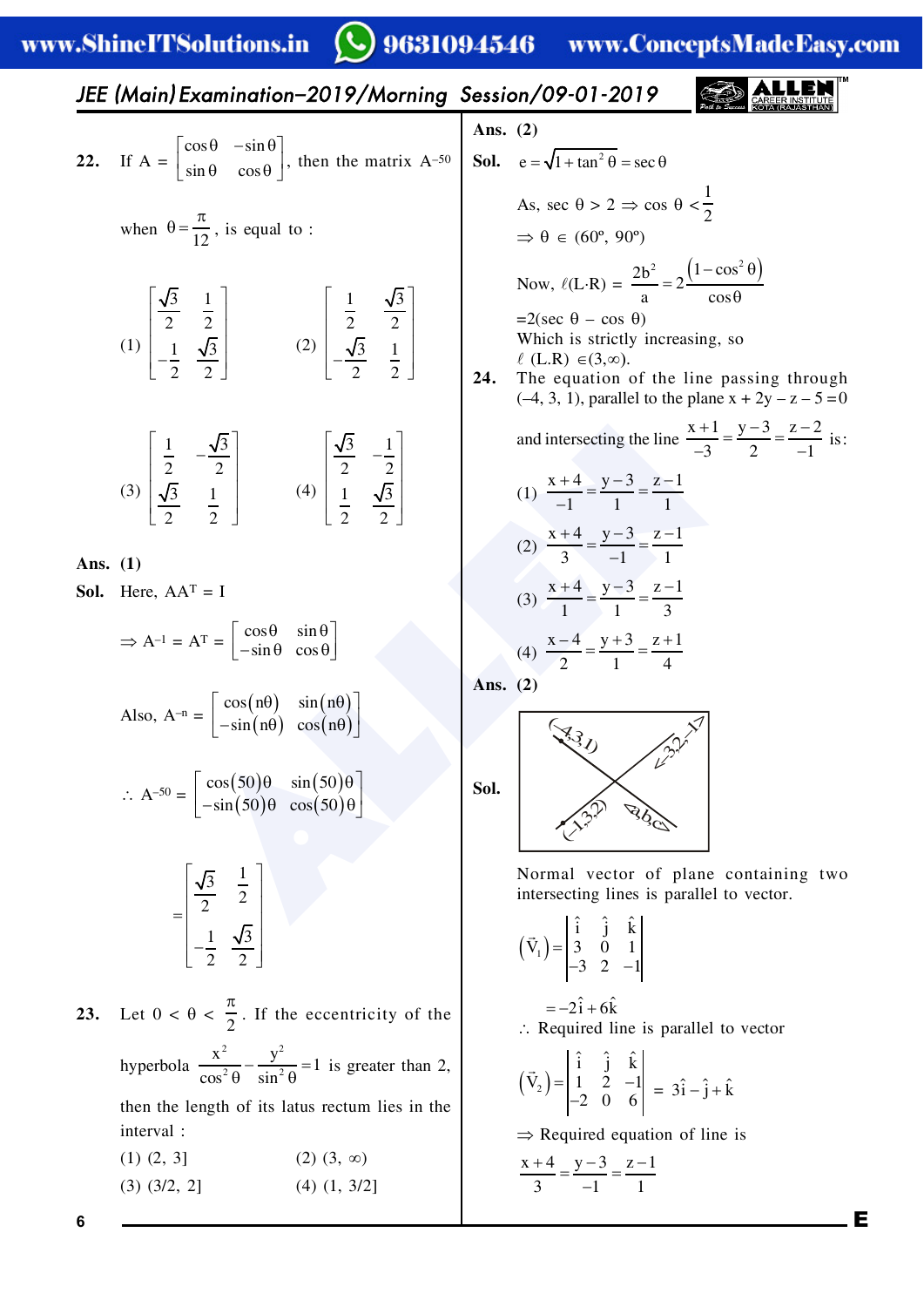www.ShineITSolutions.in

9631094546 www.ConceptsMadeEasy.com  $\mathbf C$ 

|                    |                                                                                                                                                                                                            |                                                                                                                                                                                                                                                                                                                   |            |                                                                           | JEE (Main) Examination-2019/Morning Session/09-01-2019                                                                                                                                                                                                                |
|--------------------|------------------------------------------------------------------------------------------------------------------------------------------------------------------------------------------------------------|-------------------------------------------------------------------------------------------------------------------------------------------------------------------------------------------------------------------------------------------------------------------------------------------------------------------|------------|---------------------------------------------------------------------------|-----------------------------------------------------------------------------------------------------------------------------------------------------------------------------------------------------------------------------------------------------------------------|
| 25.                |                                                                                                                                                                                                            | For any $\theta \in \left(\frac{\pi}{4}, \frac{\pi}{2}\right)$ , the expression                                                                                                                                                                                                                                   | 27.        | The value of $\int_{0}^{1} \cos x \,  ^{3} \, dx$<br>$(1)$ 2/3            | (2) 0                                                                                                                                                                                                                                                                 |
|                    | equals :<br>(1) $13 - 4 \cos^{6}\theta$<br>(2) $13 - 4 \cos^4\theta + 2 \sin^2\theta\cos^2\theta$<br>(3) $13 - 4 \cos^2\theta + 6 \cos^4\theta$<br>(4) $13 - 4 \cos^2\theta + 6 \sin^2\theta \cos^2\theta$ | $3(\sin\theta - \cos\theta)^4 + 6(\sin\theta + \cos\theta)^2 + 4\sin^6\theta$                                                                                                                                                                                                                                     | Ans. $(4)$ | $(3) -4/3$                                                                | $(4)$ 4/3<br><b>Sol.</b> $\int_{0}^{\pi}  \cos x ^3 dx = \int_{0}^{\pi/2} \cos^3 x dx - \int_{\pi/2}^{\pi} \cos^3 x dx$                                                                                                                                               |
| Ans. $(1)$<br>Sol. | We have,<br>$= 13 - 4 \cos^{6}\theta$                                                                                                                                                                      | $3(\sin \theta - \cos \theta)^4 + 6(\sin \theta + \cos \theta)^2 + 4 \sin^6 \theta$<br>$= 3(1 - \sin 2\theta)^2 + 6(1 + \sin 2\theta) + 4\sin^6\theta$<br>$= 3(1 - 2\sin 2\theta + \sin^2 2\theta) + 6 + 6\sin 2\theta + 4\sin^6 \theta$<br>$= 9 + 12 \sin^2 \theta \cdot \cos^2 \theta + 4(1 - \cos^2 \theta)^3$ |            |                                                                           | $= \int_{0}^{\pi/2} \left( \frac{\cos 3x + 3\cos x}{4} \right) dx - \int_{0}^{\pi} \left( \frac{\cos 3x + 3\cos x}{4} \right) dx$<br>$=\frac{1}{4}\left[\left(\frac{\sin 3x}{3}+3\sin x\right)_0^{\pi/2}-\left(\frac{\sin 3x}{3}+3\sin x\right)_{\pi/2}^{\pi}\right]$ |
| 26.                | then $x$ is equal to :<br>(1) $\frac{\sqrt{145}}{12}$<br>(3) $\frac{\sqrt{146}}{12}$                                                                                                                       | If $\cos^{-1}\left(\frac{2}{3x}\right) + \cos^{-1}\left(\frac{3}{4x}\right) = \frac{\pi}{2} \left(x > \frac{3}{4}\right)$<br>(2) $\frac{\sqrt{145}}{10}$<br>(4) $\frac{\sqrt{145}}{11}$                                                                                                                           | 28.        | $=\frac{4}{3}$                                                            | $=\frac{1}{4}\left[\left(\frac{-1}{3}+3\right)-(0+0)-\left\{(0+0)-\left(\frac{-1}{3}+3\right)\right\}\right]$                                                                                                                                                         |
| Ans. $(1)$         | $\cos^{-1}\left(\frac{3}{4x}\right) = \frac{\pi}{2} - \cos^{-1}\left(\frac{2}{3x}\right)$                                                                                                                  | <b>Sol.</b> $\cos^{-1}\left(\frac{2}{3x}\right) + \cos^{-1}\left(\frac{3}{4x}\right) = \frac{\pi}{2} \left(x > \frac{3}{4}\right)$                                                                                                                                                                                |            | If the Boolean expression<br>$(1)$ $(\wedge,\vee)$<br>$(2)$ $(\vee,\vee)$ | $(p \oplus q) \wedge (\neg p \odot q)$ is equivalent to p $\wedge$ q, where<br>$\Theta$ , $\Theta \in \{\wedge, \vee\}$ , then the ordered pair $(\Theta, \Theta)$ is:                                                                                                |
|                    | $\cos^{-1}\left(\frac{3}{4x}\right) = \sin^{-1}\left(\frac{2}{3x}\right)$<br>$\cos\left(\cos^{-1}\left(\frac{3}{4x}\right)\right) = \cos\left(\sin^{-1}\frac{2}{3x}\right)$                                |                                                                                                                                                                                                                                                                                                                   | Ans. $(1)$ | $(3)$ $(\wedge, \wedge)$<br>(4) $(v, \wedge)$                             | <b>Sol.</b> ( $p \oplus q$ ) $\wedge$ ( $\neg p \Box q$ ) = $p \wedge q$ (given)                                                                                                                                                                                      |
|                    | $\frac{3}{4x} = \frac{\sqrt{9x^2-4}}{3x}$<br>$\frac{81}{16} + 4 = 9x^2$<br>$x^2 = \frac{145}{16 \times 9}$ $\Rightarrow$ $x = \frac{\sqrt{145}}{12}$                                                       |                                                                                                                                                                                                                                                                                                                   | F<br>F     | F<br>Τ<br>F<br>F<br>from truth table $(\oplus, \Box) = (\land, \lor)$     | $\frac{\sim p \left[ p \wedge q \right] p \vee q \sim p \vee q \sim p \wedge q \left[ (p \wedge q) \wedge (\sim p \vee q) \right]}{F \left[ T \right] T \left[ T \right] F \left[ T \right] F}$<br>F<br>F<br>Τ<br>F<br>F                                              |
|                    |                                                                                                                                                                                                            | <b>Concepts Made Easy</b><br>CBSE NEE)<br>iWAS Exam 2019<br>Free Online Exam<br>Give tegt G<br>Check your FU India Fonk<br>www.ConceptsMadeEasy.com                                                                                                                                                               |            |                                                                           |                                                                                                                                                                                                                                                                       |